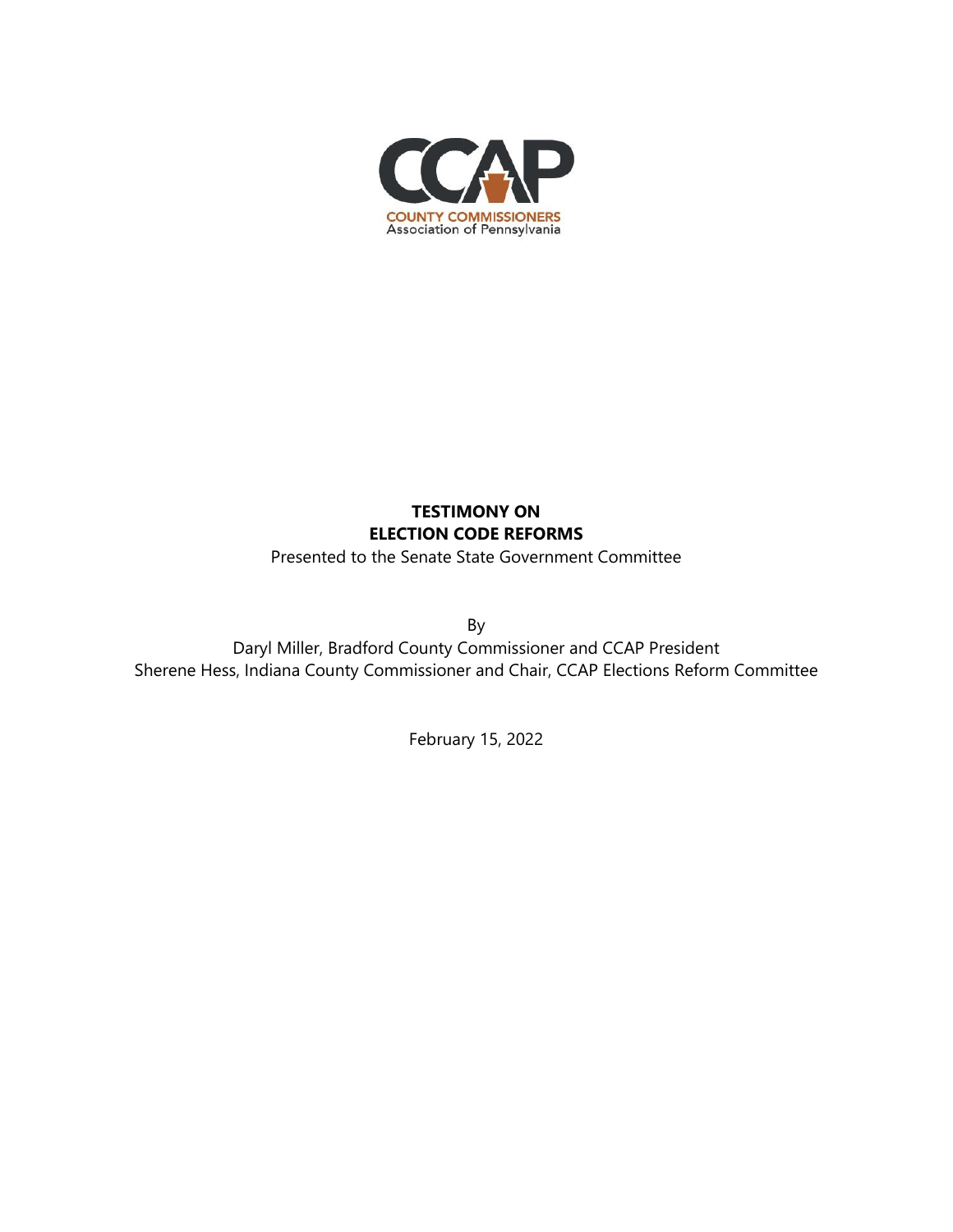#### **Commissioner Daryl Miller Election Reforms 2022 County Priorities**

Good afternoon, my name is Daryl Miller, Bradford County commissioner and 2022 President County Commissioners Association of Pennsylvania (CCAP), a non-profit, non-partisan association representing the commonwealth's 67 counties. I am joined today by Sherene Hess, Indiana County commissioner and chair of the CCAP Elections Reforms Committee, and Lisa Schaefer, CCAP executive director, is also with us.

Pennsylvania's 67 counties have the primary responsibility for assuring elections remain fair, secure, accurate and accessible at every step of the process. This is a responsibility we all take extremely seriously, and I firmly believe that counties have continued to meet and exceed that responsibility, even as we faced significant challenges over the past several years. CCAP applauds the county election offices and the tens of thousands of volunteers for addressing these challenges in an extremely professional manner to deliver successful elections and maintain the security and integrity of the results.

That said, counties have learned a great deal from their experience implementing Act 77, and we know there are ways in which changes to the law can improve our ability to administer elections, as well as our ability to provide more efficient results. Ultimately, the electorate must have the utmost confidence in the integrity of the election process. For that reason, counties voted last November that one of their 2022 priorities would be to promote election integrity by advocating for changes to our election laws that will resolve existing ambiguities and make sure counties have clear rules that can be implemented consistently across Pennsylvania.

CCAP's Elections Reform Committee – which comprises county officials and county election directors from across the state – convened shortly after the November 2020 election and began reviewing county experiences, ultimately resulting in a report and recommendations released more than a year ago. These recommendations are applicable to both absentee and mail-in ballots, and Commissioner Hess will be speaking more about them.

One of the effects of Act 77 that is rarely talked about, though, is how the changes to election administration significantly increased costs to counties and the resources we need to run what is, in essence, an entirely separate election. We have heard counties reporting that their elections-related costs have at least doubled over the past few years, as we needed additional supplies, saw printing costs go up, and watched staffing and overtime needs grow to address the significant workload increases. All of this fell squarely on our shoulders – and ultimately, our county property taxpayers – because we are solely responsible for election administration, yet received no new resources to offset these new requirements.

This also had a domino effect as increased workloads, combined with the stress of trying to figure out how to implement an entirely new law, in an unrealistic timeframe in the middle of a global pandemic and a highly contentious presidential election, have caused at least a third of our counties to experience the loss of their election director and other top election staff. The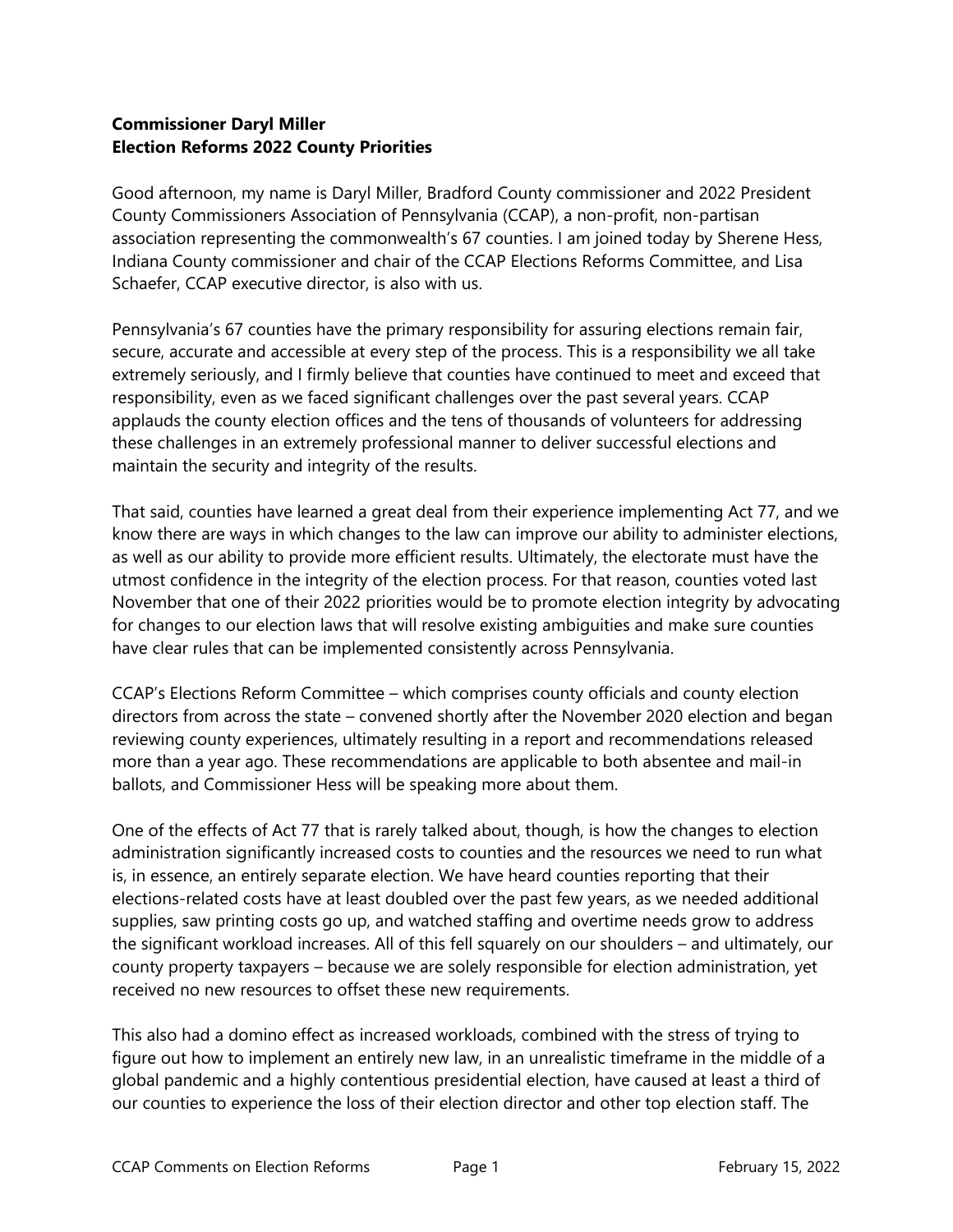institutional knowledge we lost is immeasurable and will only continue if we fail to plan for additional funding and other support for our county election offices.

For these reasons, counties are also seeking appropriate resources and funding for counties as a priority for 2022. Counties and the state must work together as new laws and policies are developed to assure any increased costs and resource needs, as well as adequate time for implementation, are also addressed. The current state of affairs is not sustainable, and continually increasing what counties are asked to do without providing for the funding, staff and time to implement those requirements will only set us up for failure in the future.

In closing, I want to emphasize that counties are here to help, and we very much need the support of the legislature and the administration to make that happen.

The state and counties must work together to provide appropriate support for our elections, and anticipate the potential costs to counties related to any future Election Code reforms.

As we continue to assess and advocate for county needs in the changing elections environment, we appreciate this opportunity to offer our perspective related to on-the-ground needs and considerations and stand ready to partner with General Assembly in any Election Code legislation being developed.

#### **Commissioner Sherene Hess Election Reforms: Act 77 and Beyond**

Good afternoon. I am Sherene Hess, Indiana County commissioner and chair of the CCAP Elections Reforms Committee.

As Commissioner Miller shared, our committee members reacted immediately after the November 2020 election to review our experiences with Act 77. For more than a year now, we offered our recommendations on how the law could run more smoothly and give counties the tools and clarifications they need to properly fulfill their election day responsibilities. Even if Act 77 is ultimately overturned, we expect that several of these issues will still remain to be addressed as they pertain to absentee ballots.

You are no doubt familiar with our call for additional time to precanvass mail-in and absentee ballots to assist counties in providing timely results, as well as moving back the deadline for absentee and mail-in ballot applications. But beyond that, we must promote election integrity by assuring counties have clear and efficient rules to help restore the public's confidence in our elections.

For instance, counties seek clarity in the law on whether counties have the authority to use drop boxes for absentee and mail-in ballots, after questions were raised (and litigated) on this question.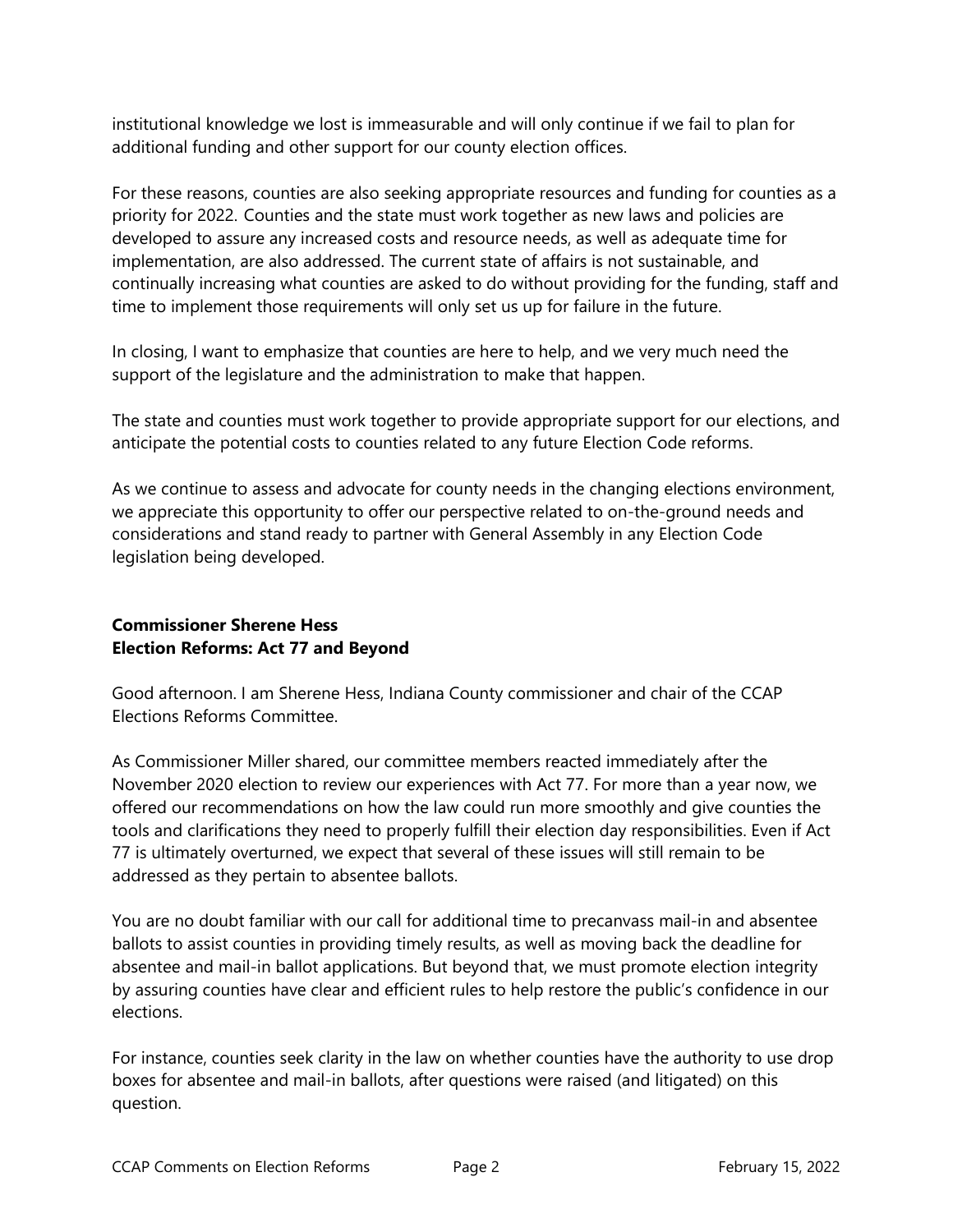In addition, the law is unclear, or in some cases silent, on how counties should address certain situations, such as what to do with naked ballots and whether voters should be contacted to be permitted to cure defects with their mail-in ballot. This lack of clarity was the basis for many of the lawsuits that were filed at the state and federal level after the 2020 Primary Election. Changing court decisions, in addition to the statutory language or lack thereof, led to a situation where counties struggled to implement the law on a consistent basis. The fatal flaws under which a mail-in ballot is not to be counted must be clearly identified, such as whether a mail-in ballot should be counted if a signature or date is missing from the voter's declaration, or what a county should do with mail-in ballots that contain writing on the privacy envelope. Counties also need a clear rule in the law on when or if curing of flaws may happen, and whether or not a county is required to contact a voter to cure their ballot and when.

Counties also note that the process regarding the permanent mail-in voter list – which is different from the permanently disabled absentee list – has created frustrations for both the voter and the county. Voters who request to be on the permanent mail-in list will have a ballot application mailed to them by the first Monday of February each year which, if completed and returned, entitles them to receive ballots in the mail for all elections taking place during the remainder of that calendar year. Experience shows that voters often do not remember checking the box for the permanent list and think they are getting ballots they did not request. The number of renewal letters that must be sent out annually further add to the burdens on county workloads. This process also needs to be addressed, or even removed.

I will also note that while Act 77 and mail-in voting have been top of mind in recent years, CCAP takes a broader, and longer view, of election reform. We originally created our Elections Reform Committee as a task force in 2013, making it a full standing committee within our Association in 2021. The task force, including county officials, county election directors and representatives from the Department of State, presented a report to our members for consideration in the spring of 2014 raising issues that varied in size and scope, and touched on both administrative and policy matters reflecting counties' experience under statute, regulation and judicial decisions. Many were subsequently adopted by our membership into the Pennsylvania County Platform, and we have provided a copy of the section related to elections with our testimony.

These issues are not ones that you will hear regularly in discussions on elections reform, and very often they are more complex than the sound bites we regularly hear with regard to this topic – issues like addressing petition or write-in requirements, poll worker recruitment and retention, timely resolution of ballot challenges or developing training for election directors. Because of that they are easy to overlook in favor of items that obscure real concerns, but these are the matters that actually address the nuts and bolts of administering fair, open and accessible elections.

We know too that state policymakers have their own ideas on changing the Election Code. Every change takes time, takes changes to procedures and protocols, takes training, and takes funding and other resources. Counties can help make sure we do not find ourselves in another Act 77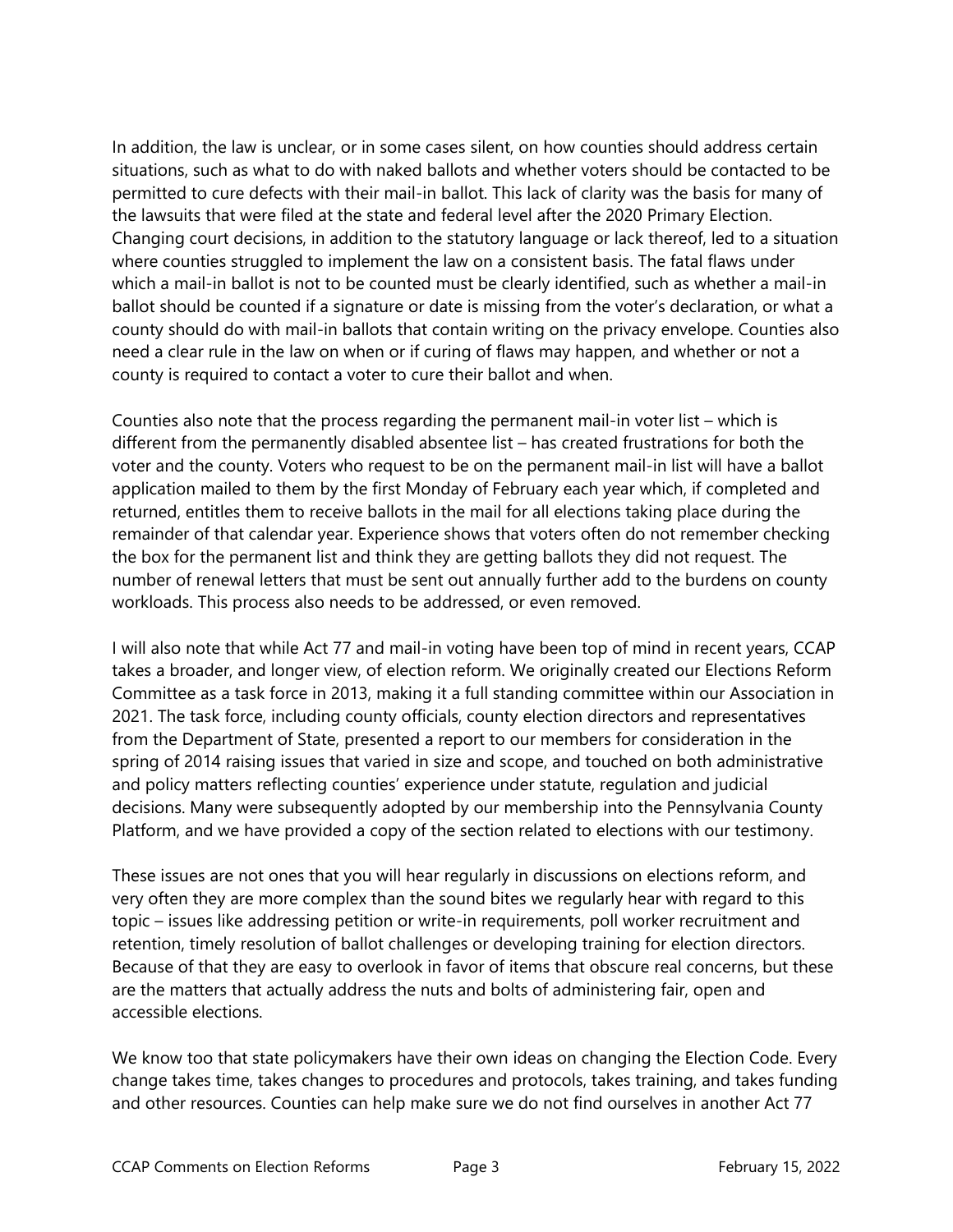situation by working with the legislature to craft legislative language that is clear. This means counties need to be involved and consulted, as there may be practices and procedures already used by a majority of counties that can be captured and memorialized, rather than having to reinvent the wheel. In addition, this consultative process would help to assure that the procedures ultimately are understandable to those at the county level who will be trying to follow them.

Finally, I want to put on your radar screen the potential for legislative action in the event that Act 77 is ultimately overturned. In addition to the expansion of mail-in ballots, Act 77 contained a number of other reforms, such as requiring the Department of State to submit a plan to the General Assembly at least six months in advance of disapproving or decertifying voting systems in 50% or more of the counties. The law also prohibited the use of stickers on write-in ballots, which threaten to damage our voting machines, established best practices for absentee ballots and simplified the emergency absentee process.

Critically, Act 77 also requires mail-in and absentee ballots to be counted centrally at the county board of elections' office, rather than distributed to polling places and counted there. If ballots were to go back to the precincts, counties would not be able to do anything with them until after they come back to the county, long after polls close at 8 p.m. We also anticipate that the numbers of absentee ballots would not go back to pre-Act 77 levels, and to maintain secrecy and security it is important for the counties to keep these ballots to count rather than sending large numbers of ballots out to the precincts for poll workers to handle.

For counties, we think that perhaps the better way to frame this conversation is as non-partisan, rather than bipartisan, election reform – our counties understand that election administration is not about party affiliation, but about making our democracy run smoothly. Even while debates over election reforms often focus on big picture concepts like voter access or election security, counties know it is the small, often unseen tasks related to day-to-day administration that can have big ramifications on the outcome of elections.

I conclude by echoing two points. One, any changes to the Election Code must be enacted well in advance of an election to allow for enough time to properly implement any changes, and with county input and appropriate funding to support those changes. And two, to reiterate that regardless of the rhetoric, regardless of the lawsuits, regardless of the noise, our county officials and the dedicated public servants who work in our county election offices remain laser focused on their responsibility as stewards of our democracy.

Thank you again for the opportunity to offer our testimony and your consideration of these comments. We look forward to continuing to work with you on the necessary legislative changes to improve the administration of elections in Pennsylvania.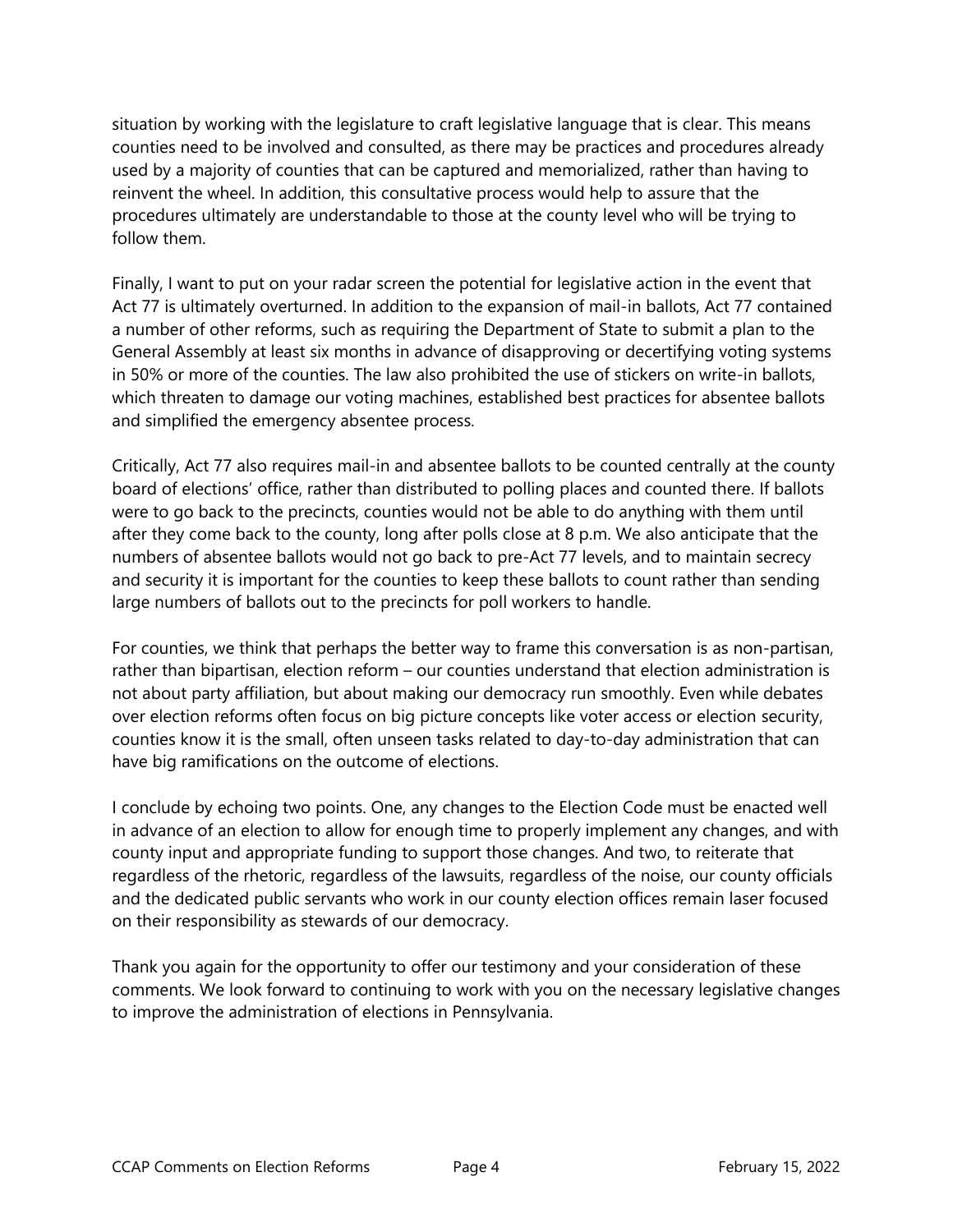## Pennsylvania County Platform 2021-2022

### **VI ELECTIONS**

#### **A. General**

1. The Association believes that the Pennsylvania Election Code contains many conflicting and antiquated provisions and, as a result, supports a complete rewrite or codification of the law. (Readopted 2012, readopted 2016, readopted 2020)

2. The Association supports provisions in all amendments to the Election Code to provide realistic and adequate time and state resources to support implementation of new laws, procedures, and systems. (Added Spring 2014, readopted 2018, amended 2021)

3. The Association supports federal and state reimbursement to counties for the expense of conducting and administering federal and state elections. (Amended 2010, readopted 2012, readopted 2014, amended 2018)

4. The Association opposes any change in the date for primary election unless all other necessary changes in the Registration Laws and Election Code are also made at the same time. (Readopted 2012, readopted 2016, readopted 2020)

5. The Association opposes any legislation that would authorize initiative and referendum where the referendum would be binding on local officials. (Readopted 2012, readopted 2016, readopted 2020)

6. The Association supports the elimination of the "yes" retention question for judges, instead requiring judges to stand for re-election. (Readopted 2012, amended 2013, technical edit 2019)

7. The Association supports an amendment to the Election Code to require the Commonwealth to reimburse counties, in the same manner as is done for special elections for Pennsylvania House and Senate seats, for the cost of special elections for Congressional races. (Added 2002, readopted 2012, readopted 2014, readopted 2018)

8. The Association supports implementation of voter identification requirements in a manner which results in the greatest possible access for qualified electors, which will require close cooperation with the Department of State, clear and detailed information for county election directors and voters on requirements and rights, prompt and uniform response to legal and practical questions, broad multimedia dissemination of information on ID requirements and how to obtain ID, uniform rules on what qualifies as ID, uniform and detailed training of poll workers, and access to data to assist county election offices in identifying registered voters who lack ID. (Amended and readopted, 2012, readopted 2016, readopted 2020)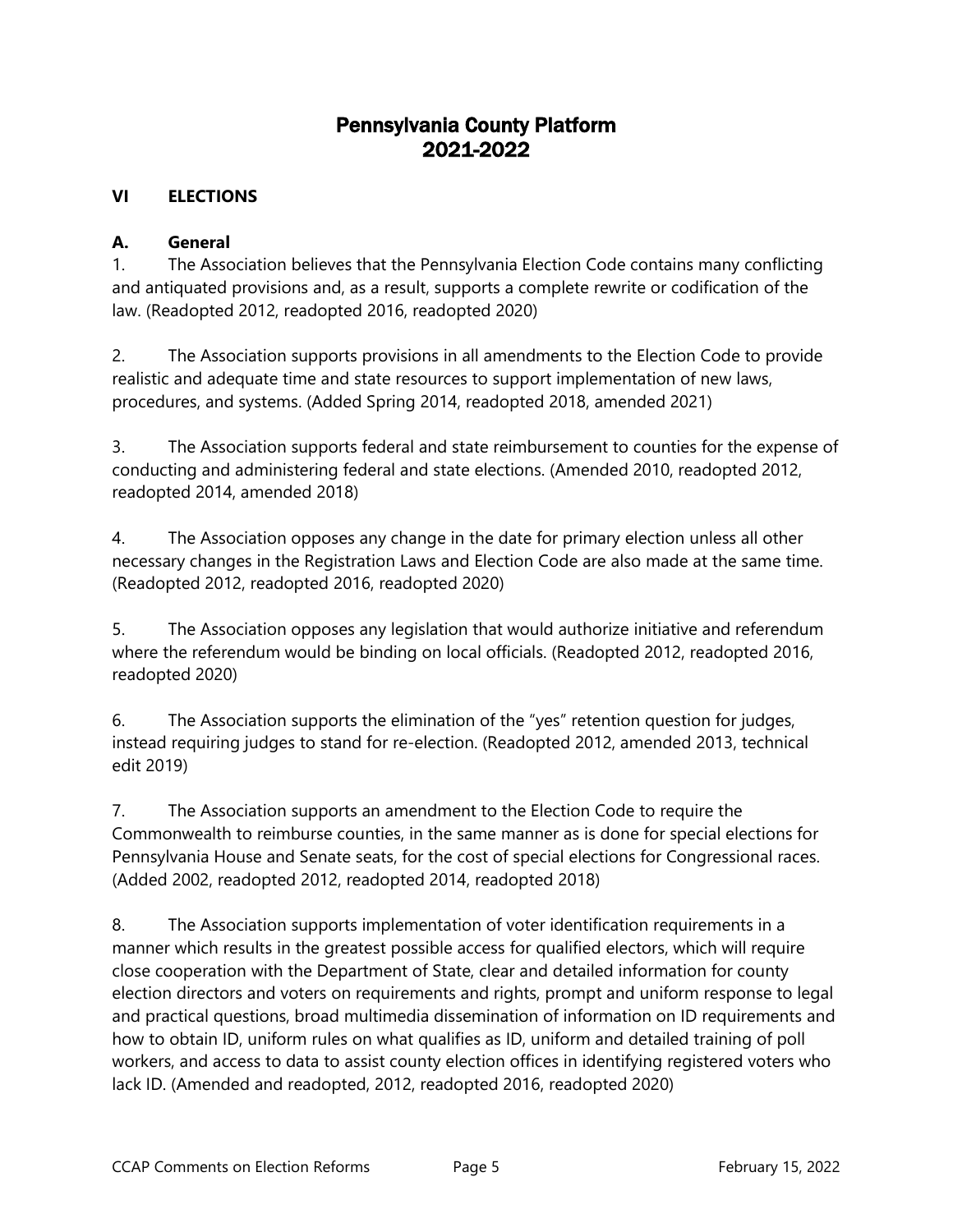- 9. The Association supports changes in election law and practice that would:
	- a. Amend the Pennsylvania Constitution, if necessary, to eliminate all reasons or conditions necessary to qualify for an absentee ballot and permit any qualified elector to vote by absentee ballot without excuse, consistent with current law authorizing mail-in ballots;
	- b. Improve administration of absentee and mail-in balloting to provide greater convenience and accountability, including ease in application and submission of ballots, such as allowing completed ballots to be returned to a voter's polling place on election, and permanent absentee registration for qualified permanently disabled electors without reassertion of disability, while maintaining the integrity, security, and secrecy of the process;
	- c. Provide for cooperation from the courts in recognizing the practical and cost implications of late action on ballot determinations, including a requirement that those factors be noted by the court during its deliberative process, relieving any county from requirements to reprint or reprogram ballots when a decision is rendered with insufficient time for the county to practically and with confidence make the required change, and requiring commonwealth reimbursement of costs incurred by counties for reprinting or reprogramming ballots based on decisions rendered within four weeks of the election;
	- d. Maintain the schedule for uniformed and overseas citizens absentee voting and provide that the federal write-in absentee ballot can be used in all elections for all offices. The Association also supports exploration of processes and technologies that will facilitate, with proper security, the registration, absentee application, and balloting processes for uniformed and overseas citizens.
	- e. Address delayed receipt of absentee and mail-in ballots sent late in the deadline window, based on US Postal Service (USPS) scheduling and routing by moving the deadline to apply for ballots to 14 days prior to an election, as well as other changes that do not affect the timely count of absentees, permits as necessary central count of absentees, do not inadvertently encourage late filing, educates the public on timely mailing, and takes into account other practical issues have arisen with authorization of mail-in ballots.
	- f. Include in the polling place school-use mandate all schools that receive state instructional funding, and designate the date of the primary and general election as school in-service days to support the closing of schools that are used as polling places.
	- g. Improve administration of elections within the provisions of the Help America Vote Act, including clarity on provisional ballot procedures and tabulation, standards and enforcement of accessibility, alternative language accessibility, and what constitutes a vote.
	- h. Defer questions of electoral college reform to the national level but provide for greater access to the ballot for minor political parties and political bodies,
	- i. Provide uniform standards for submission and placement of referendum questions, including a 90 day deadline for submission to the county board of elections.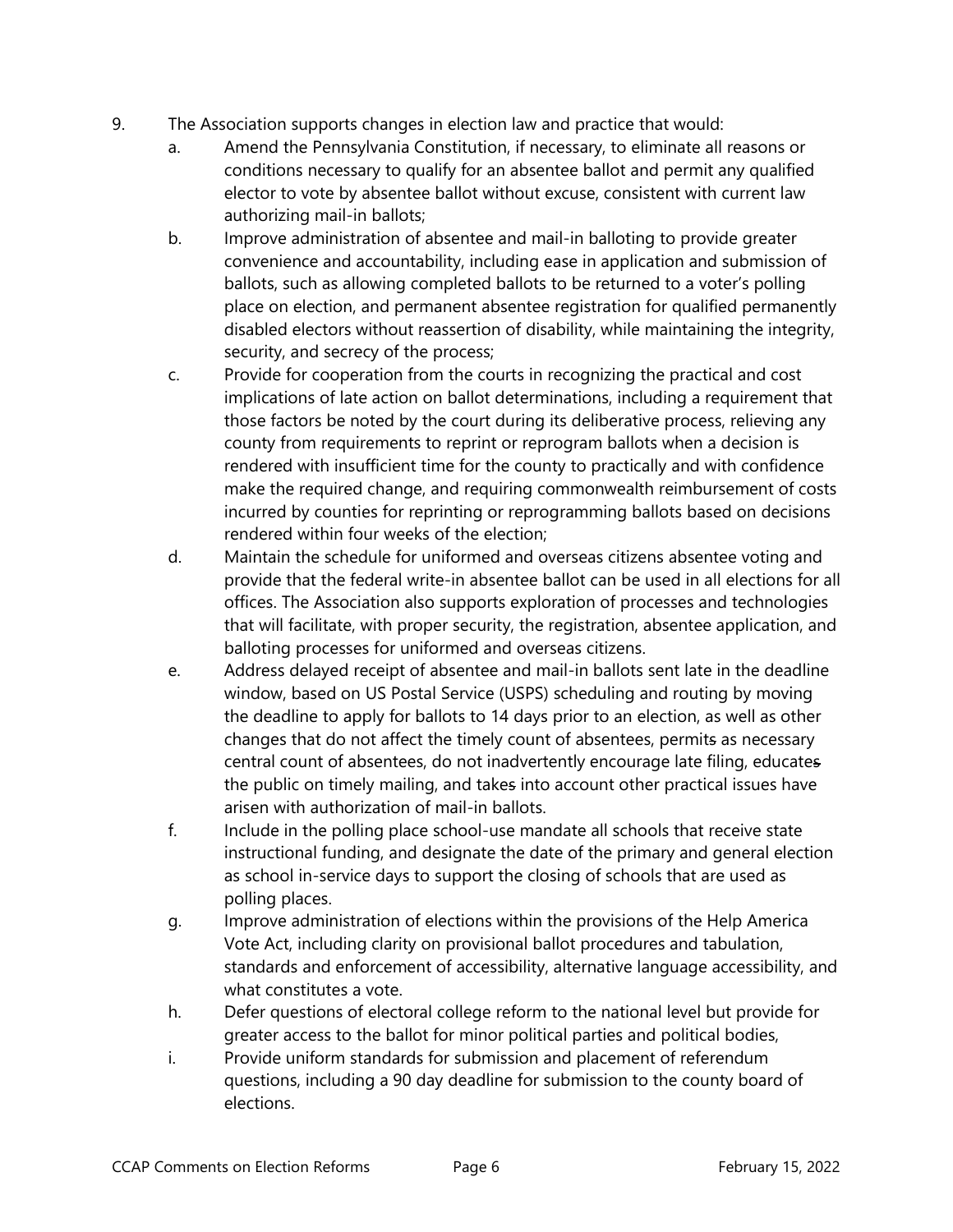- j. Make the requirement of newspaper advertising for the Election Proclamation discretionary, allowing counties instead to place the notice on the county website or other electronic publication.
- k. Clarify or correct the definition of "separate ballot" for judicial retentions, to allow printing the retention ballot on the face (as space permits) or back side of the regular ballot.
- l. Set an extended and uniform 90 day standard for the deadline for special elections for vacancies in municipal office.
- m. Allow the county board of elections to make appointments to vacancies on local election boards, effective for the balance of the unexpired term;
- n. For municipalities with fewer than 100 registered voters, permit the county to provide for the voters of the precinct to cast their ballots exclusively by mail.
- o. Make the overseer petition provision workable in Philadelphia by eliminating the requirement for concurrent assent by all law judges;
- p. Amend results certification to provide that, when the required start of certification is a holiday or observed holiday, the certification will begin instead on the next regular business day; and
- q. Allow counties to begin pre-canvassing of absentee and mail-in ballots up to three weeks prior to an election, provided that tabulation does not begin until after the polls close on election day.
- (Added 2005, amended 2009, 2010, amended and readopted 2012, f and i amended and j through n added Spring 2014, b added and c amended 2014, e added 2016, m amended and o added 2017, n added 2018, b amended 2019, a, b and e amended and g added 2020)

10. The Association opposes early voting that relies on establishing and operating single or multiple polling places. (Added 2011, readopted 2012, readopted 2015, readopted 2017, amended 2020)

11. The Association supports establishment of special elections for vacancies in legislative or Congressional seats to coincide with a primary or general election whenever practical. (Added 2014, readopted 2018)

12. The Association supports an amendment to the Election Code to require that all statewide and local referenda appear on the November election ballot, with limited exceptions, to be exercised by special requirement, for placement on the primary ballot. (Added 2016, readopted 2020)

13. The Association supports legislation that would provide further definition to the reapportion process to meet the objective of balanced and cohesive legislative and congressional districts. (Added 2017, readopted 2021)

14. The Association supports statutory clarity of write-in balloting, to include: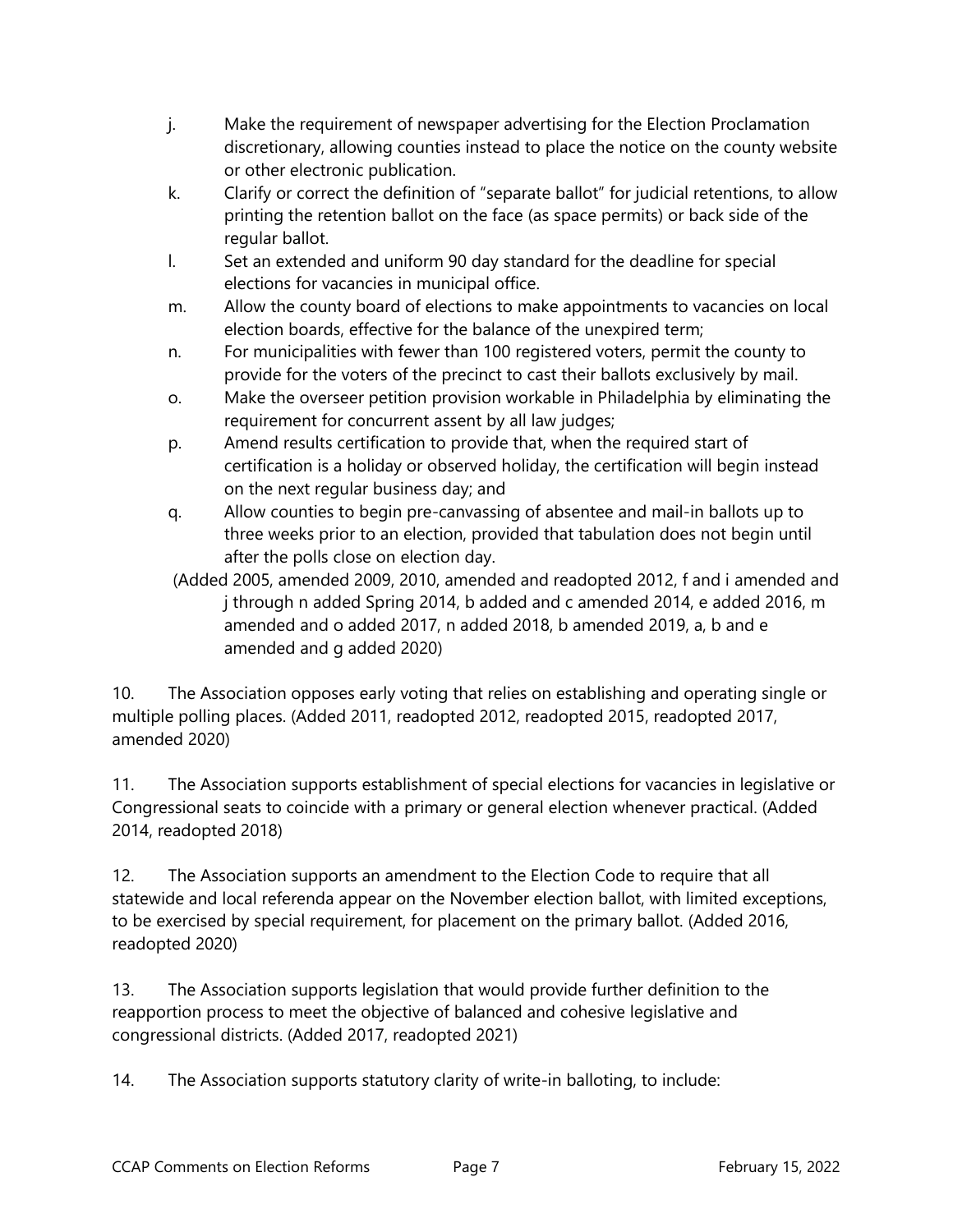- a. Only tabulate and process votes for a write-in if the number of write-in votes cast exceeds the number of signatures required to qualify for the nominating petition for that office;
- b. Delineate clear standards on timing, means, and method for the county to notify successful write-in candidates following certification of the count, require successful write-ins to certify that they accept the nomination or position, and require successful write-ins to file the candidate affidavit and pay relevant filing fees; and
- c. Recognize local party rules governing nominations to party offices. (Added 2017, amended 2020)

15. The Association supports amendments to the Election Code that clarify the responsibilities of the county boards of elections, thereby promoting uniform interpretation of the law, while providing flexibility for counties to meet local needs. (Added 2021)

## **B. Qualifications and Petitions**

1. The Association supports legislation to improve the petition circulation process, including better clarity on petition content and circulation rules and increased penalties for fraudulent practices. (Added 2013, readopted 2017, amended 2021)

2. The Association supports an amendment to the Election Code to reduce or eliminate petition requirements for judge of election and inspector of elections. (Added Spring 2014, readopted 2018)

## **C. Polling Places**

1. The Association believes that constables should no longer be required to be present at each polling place in every election district, and the decision to eliminate or maintain their presence should be at the option of the local election board. (Readopted 2012, readopted 2016, readopted 2020)

2. The Association supports means to increase the pool of available poll workers and facilitate their ability to serve by:

- a. Allowing government employees to be poll workers, except for those with conflict of interest as defined by statute;
- b. Allowing employees to take leave without penalty, whether paid or unpaid, to serve as poll workers; and
- c. Allowing a poll worker who is a registered elector in the county to be designated to serve in any precinct in the county that has a vacancy within 30 days of election day. (Added 2019)
- 3. The Association opposes authorization for curbside voting. (Added 2019)